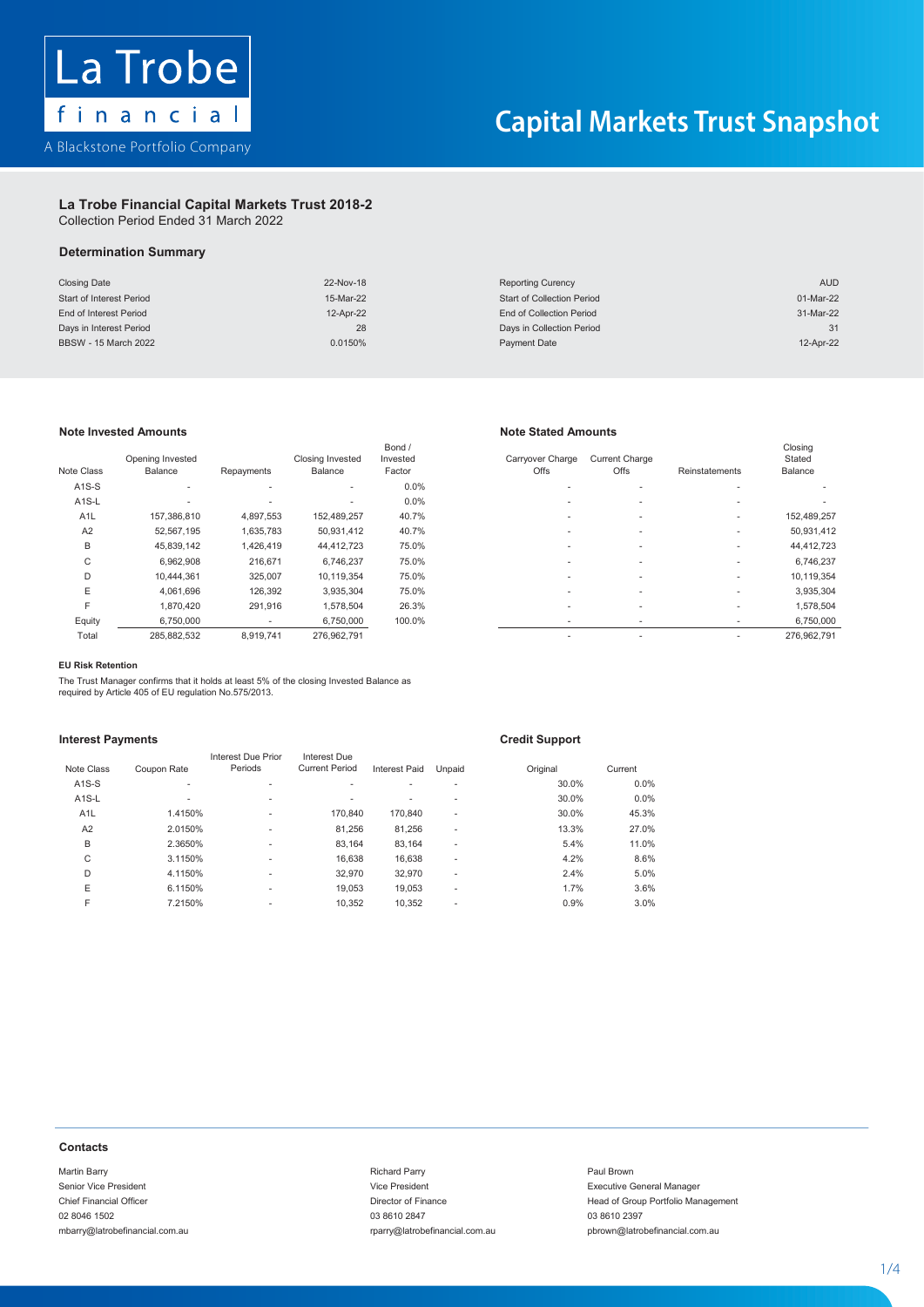

## **La Trobe Financial Capital Markets Trust 2018-2 La Trobe Financial Capital Markets Trust 2018-2**

Collection Period Ended 31 March 2022 Collection Period Ended 31 March 2022

## **Determination Summary Determination Summary La Trobe Financial Capital Markets Trust 2018-2**

| <b>Closing Date</b>      | 22-Nov-18 | <b>Reporting Curency</b>          | <b>AUD</b> |
|--------------------------|-----------|-----------------------------------|------------|
| Start of Interest Period | 15-Mar-22 | <b>Start of Collection Period</b> | 01-Mar-22  |
| End of Interest Period   | 12-Apr-22 | End of Collection Period          | 31-Mar-22  |
| Days in Interest Period  | 28        | Days in Collection Period         |            |
| BBSW - 15 March 2022     | 0.0150%   | Payment Date                      | 12-Apr-22  |

### Additions 0 Available income test 5.82% 3.24% Yes Additions 0 Available income test 5.82% 3.24% Yes **Expense Reserve Thresholds**

| <b>Closing Balance</b> | 150,000 | Repayments       |
|------------------------|---------|------------------|
| Draws                  |         |                  |
| Additions              |         | Available income |
| Opening Balance        | 150.000 | Weighted averag  |
|                        | Balance |                  |

|                        | Balance   |
|------------------------|-----------|
| Opening Balance        | 2,200,000 |
| Additions              | 0         |
| Draws                  | 0         |
| <b>Closing Balance</b> | 2,200,000 |

|                        | <b>DalaHCe</b> |
|------------------------|----------------|
| Opening Balance        | 1,578,063      |
| Additions              | 23.665         |
| Draws                  | ŋ              |
| <b>Closing Balance</b> | 1,601,728      |

|                        | Balance |                                                          |           |
|------------------------|---------|----------------------------------------------------------|-----------|
| Opening Balance        |         | <b>Stepdown Criteria</b>                                 |           |
| Additions              |         |                                                          | Satisfied |
| Draws                  |         | a. No Class A1S-S Notes or Class A1S-L Notes outstanding | Yes       |
| <b>Closing Balance</b> |         | b. Class A Subordination Percentage                      | Yes       |

|                               | Balance   |                                                                                                                                                                            |
|-------------------------------|-----------|----------------------------------------------------------------------------------------------------------------------------------------------------------------------------|
| Opening Balance               |           | <b>Call Option Trigger</b>                                                                                                                                                 |
| Draws                         |           | The Payment Date which occurs on the earlier of:                                                                                                                           |
| Reimbursements                |           | a. 12th November 2022: and                                                                                                                                                 |
| <b>Closing Balance</b>        |           | b. the first Payment date on which the aggregate Invested Amounts of all Notes,<br>expressed as a percentage of the aggregate Initial Invested Amounts of all Notes on the |
| <b>Closing Facility Limit</b> | 4.154.442 | Closing Date, is equal to or less than 25%.                                                                                                                                |

|                                  | Balance        |                                                           | Actual    | Minimum | Satisfied   |
|----------------------------------|----------------|-----------------------------------------------------------|-----------|---------|-------------|
| Opening Balance                  | 150,000        | Weighted average test                                     | 5.01%     | 3.80%   | Yes         |
| <b>Additions</b>                 | $\Omega$       | Available income test                                     | 5.82%     | 3.24%   | Yes         |
| Draws                            | 0              |                                                           |           |         |             |
| <b>Closing Balance</b>           | 150,000        | <b>Repayments</b>                                         |           |         |             |
|                                  |                |                                                           |           |         | Balance     |
|                                  |                | Scheduled principal                                       |           |         | 421,164     |
| <b>Yield Enhancement Reserve</b> |                | Unscheduled Principal (net of redraws)                    | 8,474,910 |         |             |
|                                  | Balance        | Total net principal repaid                                |           |         | 8,896,074   |
| Opening Balance                  | 2,200,000      |                                                           |           |         |             |
| <b>Additions</b>                 | 0              | Principal Payment Rate (PPR) - Current month annualised   | 1.7%      |         |             |
| Draws                            | ŋ              | Constant Prepayment Rate (CPR) - Current month annualised |           |         | 30.2%       |
| <b>Closing Balance</b>           | 2,200,000      |                                                           |           |         |             |
|                                  |                | <b>Pool Performance</b>                                   |           |         |             |
| <b>Retention Amount Ledger</b>   |                | Portfolio balance at Closing Date                         |           |         | 723,973,935 |
|                                  | Balance        | Pool Factor                                               |           |         | 38.5%       |
| Opening Balance                  | 1,578,063      | Liquidation amount - current month                        |           |         | $\Omega$    |
| <b>Additions</b>                 | 23,665         | No. of loans liquidated - current month                   |           |         | 0           |
| Draws                            | 0              | Losses - current month                                    |           |         | 0           |
| <b>Closing Balance</b>           | 1,601,728      | Cumulative liquidation amount                             |           |         | 6,530,214   |
|                                  |                | Cumulative no. of loans liquidated                        |           |         | 11          |
|                                  |                | <b>Cumulative losses</b>                                  |           |         | 355,737     |
| <b>Amortisation Ledger</b>       |                | Annualised loss rate since Closing Date                   |           |         | 0.01%       |
|                                  | <b>Dolongo</b> |                                                           |           |         |             |

| <b>Additions</b>          |                                                          | Satisfied |
|---------------------------|----------------------------------------------------------|-----------|
| Draws                     | a. No Class A1S-S Notes or Class A1S-L Notes outstanding | Yes       |
| Closing Balance           | b. Class A Subordination Percentage                      | Yes       |
|                           | c. Principal Losses                                      | Yes       |
|                           | d. 90 Arrears Days                                       | Yes       |
| <b>Liquidity Facility</b> | e. Stated Amount                                         | Yes       |

2 - 4

2 - 4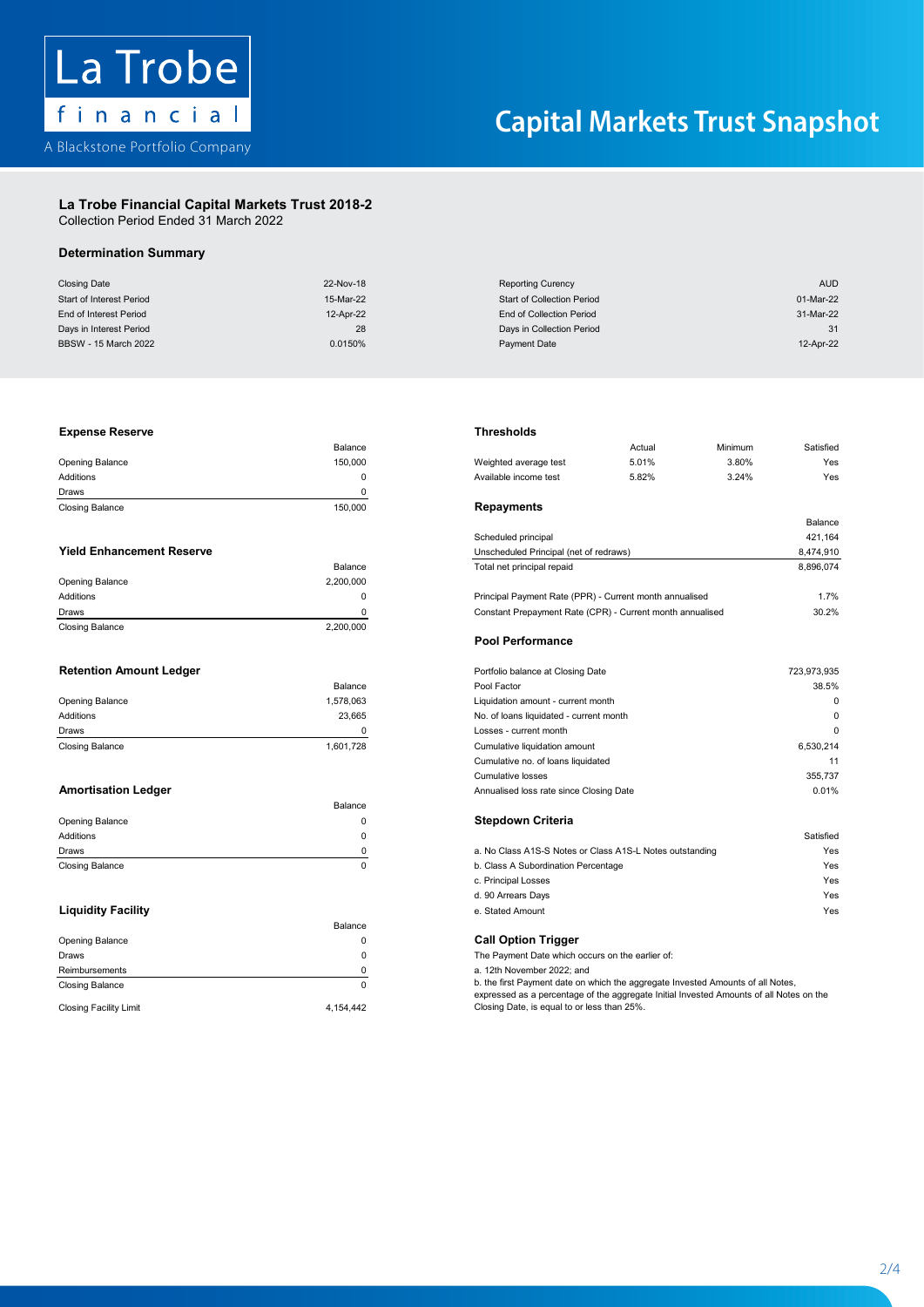

## **La Trobe Financial Capital Markets Trust 2018-2 La Trobe Financial Capital Markets Trust 2018-2**

As at 31 March 2022 As at 31 March 2022

| <b>Pool Summary</b>    |             |                                    |       |
|------------------------|-------------|------------------------------------|-------|
| Portfolio balance (\$) | 278.693.001 | Weighted average LVR (%)           | 67.85 |
| Number of loans (#)    | 768         | Maximum current LVR (%)            | 99.61 |
| Average loan size (\$) | 362.882     | Weighted average seasoning (years) | 4.50  |
| Maximum loan size (\$) | .494.426    | Weighted average Interest Rate (%) | 5.04  |
|                        |             |                                    |       |

| Current Loan to Value ratio (LVR) Distribution |                |             |       | <b>Current Balance Distribution</b>                    |          |             |                 |
|------------------------------------------------|----------------|-------------|-------|--------------------------------------------------------|----------|-------------|-----------------|
|                                                | Number         | Balance     | $\%$  |                                                        | Number   | Balance     | $\frac{1}{2}$   |
| Up to 50.0%                                    | 112            | 24,555,478  | 8.8   | Less than 100,000                                      | 30       | 1,380,609   | 0.5             |
| 50.0% to 60.0%                                 | 126            | 34,689,656  | 12.4  | 100,000 to 200,000                                     | 120      | 20,137,653  | 7.2             |
| 60.0% to 65.0%                                 | 68             | 23,254,391  | 8.3   | 200,000 to 300,000                                     | 265      | 65.547.619  | 23.5            |
| 65.0% to 70.0%                                 | 117            | 40.782.258  | 14.6  | 300,000 to 400,000                                     | 128      | 43.735.244  | 15.7            |
| 70.0% to 75.0%                                 | 171            | 71,923,564  | 26.0  | 400,000 to 500,000                                     | 70       | 31,050,391  | 11.1            |
| 75.0% to 80.0%                                 | 134            | 61,465,086  | 22.1  | 500,000 to 600,000                                     | 48       | 26,344,228  | 9.5             |
| 80.0% to 85.0%                                 | 33             | 18,041,606  | 6.5   | 600,000 to 700,000                                     | 37       | 23,806,532  | 8.5             |
| 85.0% to 90.0%                                 | 4              | 2,074,637   | 0.7   | 700,000 to 800,000                                     | 14       | 10,306,182  | 3.7             |
| 90.0% to 95.0%                                 |                | 949.271     | 0.3   | 800,000 to 900,000                                     | 12       | 10,243,620  | 3.7             |
| 95.0% to 100.0%                                | $\overline{2}$ | 957,054     | 0.3   | 900,000 to 1,000,000                                   | 22       | 20,783,200  | 7.5             |
| Over 100.0%                                    | 0              | 0           | 0.0   | 1.000.000 to 1.500.000                                 | 22       | 25,357,723  | 9.1             |
|                                                |                |             |       | Over 1,500,000                                         | 0        | 0           | 0.0             |
| Total                                          | 768            | 278,693,001 | 100.0 |                                                        |          |             |                 |
|                                                |                |             |       | Total                                                  | 768      | 278,693,001 | 100.0           |
| <b>Interest Rates</b>                          |                |             |       | Seasoning Distribution (Based on Loan Settlement Date) |          |             |                 |
|                                                | Number         | Balance     | %     |                                                        | Number   | Balance     | $\frac{1}{2}$   |
| Up to 3.00%                                    | 3              | 1.887.278   | 0.7   | Less than 1 year                                       | 0        | 0           | 0. <sub>C</sub> |
| 3.00% to 4.00%                                 | 73             | 27.957.853  | 10.0  | 1 to 2 years                                           | 0        | 0           | 0.0             |
| 4.00% to 4.50%                                 | 164            | 57,584,140  | 20.7  | 2 to 3 years                                           | $\Omega$ | $\Omega$    | 0.0             |
| 4.50% to 5.00%                                 | 119            | 54,374,590  | 19.5  | 3 to 4 years                                           | 318      | 117,535,166 | 42.2            |
| 5.00% to 5.50%                                 | 118            | 48,142,939  | 17.3  | 4 to 5 years                                           | 342      | 127,973,466 | 45.9            |
| 5.50% to 6.00%                                 | 88             | 36,365,548  | 13.0  | Over 5 years                                           | 108      | 33,184,369  | 11.9            |
| 6.00% to 6.50%                                 | 158            | 41,300,421  | 14.8  |                                                        |          |             |                 |
| 6.50% to 7.00%                                 | 14             | 3,629,850   | 1.3   | Total                                                  | 768      | 278,693,001 | 100.0           |
| 7.00% to 8.00%                                 | 31             | 7,450,382   | 2.7   |                                                        |          |             |                 |
| Over 8.00%                                     | 0              | 0           | 0.0   |                                                        |          |             |                 |
| Total                                          | 768            | 278,693,001 | 100.0 |                                                        |          |             |                 |

|                 | Number | Balance     | %     |                        | Number | Balance     | %     |
|-----------------|--------|-------------|-------|------------------------|--------|-------------|-------|
| Up to 50.0%     | 112    | 24,555,478  | 8.8   | Less than 100,000      | 30     | 1.380.609   | 0.5   |
| 50.0% to 60.0%  | 126    | 34.689.656  | 12.4  | 100,000 to 200,000     | 120    | 20.137.653  | 7.2   |
| 60.0% to 65.0%  | 68     | 23.254.391  | 8.3   | 200,000 to 300,000     | 265    | 65.547.619  | 23.5  |
| 65.0% to 70.0%  | 117    | 40.782.258  | 14.6  | 300,000 to 400,000     | 128    | 43.735.244  | 15.7  |
| 70.0% to 75.0%  | 171    | 71.923.564  | 26.0  | 400,000 to 500,000     | 70     | 31.050.391  | 11.1  |
| 75.0% to 80.0%  | 134    | 61.465.086  | 22.1  | 500,000 to 600,000     | 48     | 26.344.228  | 9.5   |
| 80.0% to 85.0%  | 33     | 18.041.606  | 6.5   | 600,000 to 700,000     | 37     | 23.806.532  | 8.5   |
| 85.0% to 90.0%  | 4      | 2.074.637   | 0.7   | 700,000 to 800,000     | 14     | 10.306.182  | 3.7   |
| 90.0% to 95.0%  |        | 949.271     | 0.3   | 800,000 to 900,000     | 12     | 10.243.620  | 3.7   |
| 95.0% to 100.0% |        | 957.054     | 0.3   | 900,000 to 1,000,000   | 22     | 20.783.200  | 7.5   |
| Over 100.0%     | 0      |             | 0.0   | 1,000,000 to 1,500,000 | 22     | 25.357.723  | 9.1   |
|                 |        |             |       | Over 1,500,000         |        |             | 0.0   |
| Total           | 768    | 278.693.001 | 100.0 |                        |        |             |       |
|                 |        |             |       | Total                  | 768    | 278.693.001 | 100.0 |

|                | Number | Balance    | %    |                  | Number | Balance     | $\%$  |
|----------------|--------|------------|------|------------------|--------|-------------|-------|
| Up to 3.00%    |        | 1.887.278  | 0.7  | Less than 1 year |        | 0           | 0.0   |
| 3.00% to 4.00% | 73     | 27.957.853 | 10.0 | 1 to 2 years     |        | 0           | 0.0   |
| 4.00% to 4.50% | 164    | 57.584.140 | 20.7 | 2 to 3 years     |        | 0           | 0.0   |
| 4.50% to 5.00% | 119    | 54.374.590 | 19.5 | 3 to 4 years     | 318    | 117.535.166 | 42.2  |
| 5.00% to 5.50% | 118    | 48.142.939 | 17.3 | 4 to 5 years     | 342    | 127.973.466 | 45.9  |
| 5.50% to 6.00% | 88     | 36.365.548 | 13.0 | Over 5 years     | 108    | 33.184.369  | 11.9  |
| 6.00% to 6.50% | 158    | 41.300.421 | 14.8 |                  |        |             |       |
| 6.50% to 7.00% | 14     | 3.629.850  | 1.3  | Total            | 768    | 278.693.001 | 100.0 |
|                |        |            |      |                  |        |             |       |